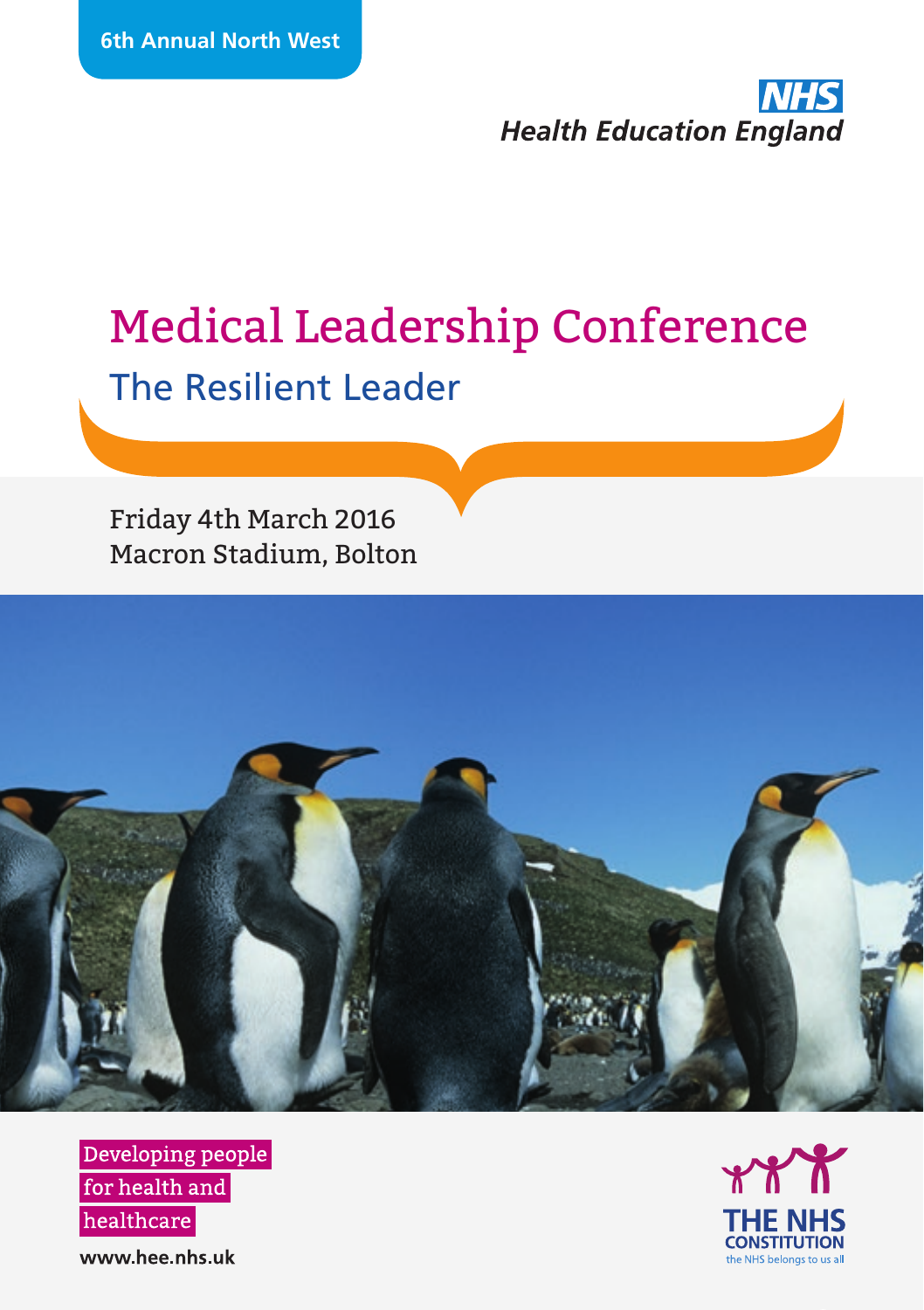

Visit the brand new Resources section of our website: **www.nwpgmd.nhs.uk/resources**

#### Welcome to Health Education England 6th Annual North West Medical Leadership Conference

We are delighted that you have joined us to hear the current thinking on Resilience from our key speakers who are experts in their field. We have a full programme for you and we hope you have an interesting and thought provoking day. In addition to the programmed activities there is plenty of time to network and chat with fellow delegates as informal learning is a key component of the day.

#### **Why Penguins?**

We chose penguins this year for our conference image based on this short article that has some leadership resilience lessons for us all!

See http://michaelhyatt.com/how-penguin-leadership-will-change-your-team-culture.html

The story is based upon 46 penguins at the San Francisco Zoo who had become institutionalised and de-motived. Their existence was very unchallenging and they lost a key skill that all penguins should have – swimming!

This all changed when 6 new penguins arrived from Ohio and started to role model resilient leadership behaviours and swam laps all day long despite the 46 original residents not joining in.

Over time, the 6 Ohio penguins changed the habits of the other 46 penguins to abandon their leisurely lifestyle and join them in the pool and without forcing them to change their behaviour.

#### **The key learning points in the article are:**

- $\bullet$  Be willing to try new ideas this can shake up how things have been done in the past and lead to change
- $\bullet$  Changing others' behaviour is more about showing than telling people are less open to advice and suggestions than you think!
- Don't give up! Leadership is influence. Spend time sharing your vision, building relationships and keep swimming your laps in your pool – others will soon rise to the challenge and join in.

To find out more about how you continue your learning please turn to the back pages of this brochure for links to Resilience resources

*We hope you enjoy the day*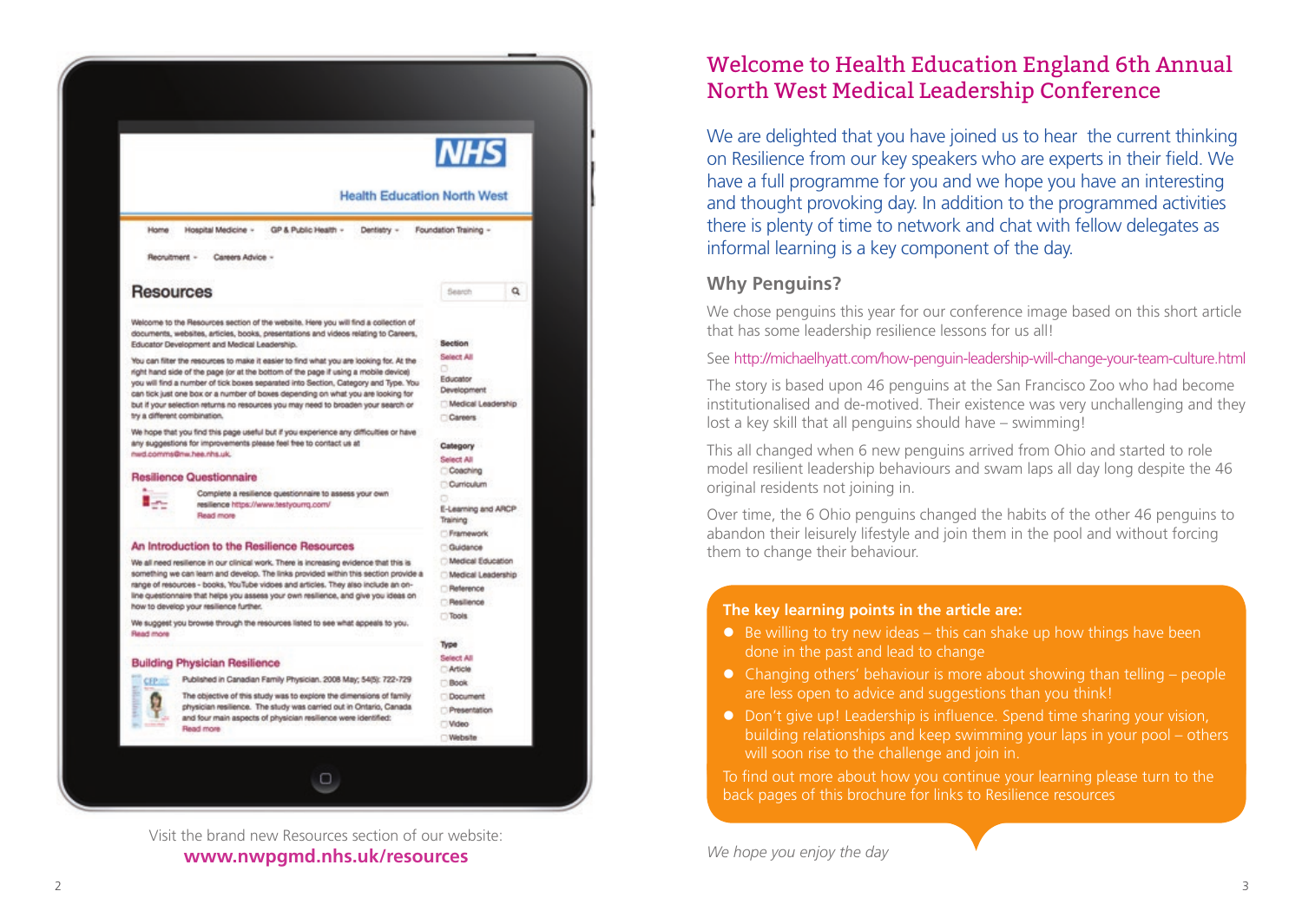# Programme

| 09:00 | Registration                                                                                                                                                            |
|-------|-------------------------------------------------------------------------------------------------------------------------------------------------------------------------|
| 09:20 | <b>Welcome &amp; Introduction</b><br>Professor Jacky Hayden CBE,<br>Dean of Postgraduate Medical Studies<br>Health Education England (North West)                       |
| 09:30 | <b>Opening Address</b><br>Brigadier Kevin Beaton<br>NHS Staff College                                                                                                   |
| 10:00 | From Rainy Brain to Sunny Brain: What Does<br>it mean for Resilience?<br>Professor Elaine Fox,<br>Professor of Cognitive & Affective Psychology<br>University of Oxford |
| 11:00 | <b>Resilience Resources</b><br>Dr Rebecca Baron,<br>Associate Postgraduate Dean - GP<br>Health Education England (North West)                                           |
| 11:20 | Tea & Coffee, Poster Viewing & Networking                                                                                                                               |

Delegates make their way to workshop rooms

| 11:50 | Workshop Session 1 |  |
|-------|--------------------|--|
|       |                    |  |
| 12:50 | Lunch              |  |

### Delegates make their way to workshop rooms

| 13:45 | <b>Workshop Session 2</b>                                                                                                              |
|-------|----------------------------------------------------------------------------------------------------------------------------------------|
| 14:45 | Tea & Coffee, Poster Viewing & Networking                                                                                              |
| 15:15 | Human Factors in High Reliability<br>Organisations<br>Ben Tipney, Human Factors Training Consultant<br>Atrainability                   |
| 16:15 | <b>Closing Remarks</b><br>Professor Jacky Hayden CBE,<br>Dean of Postgraduate Medical Studies<br>Health Education England (North West) |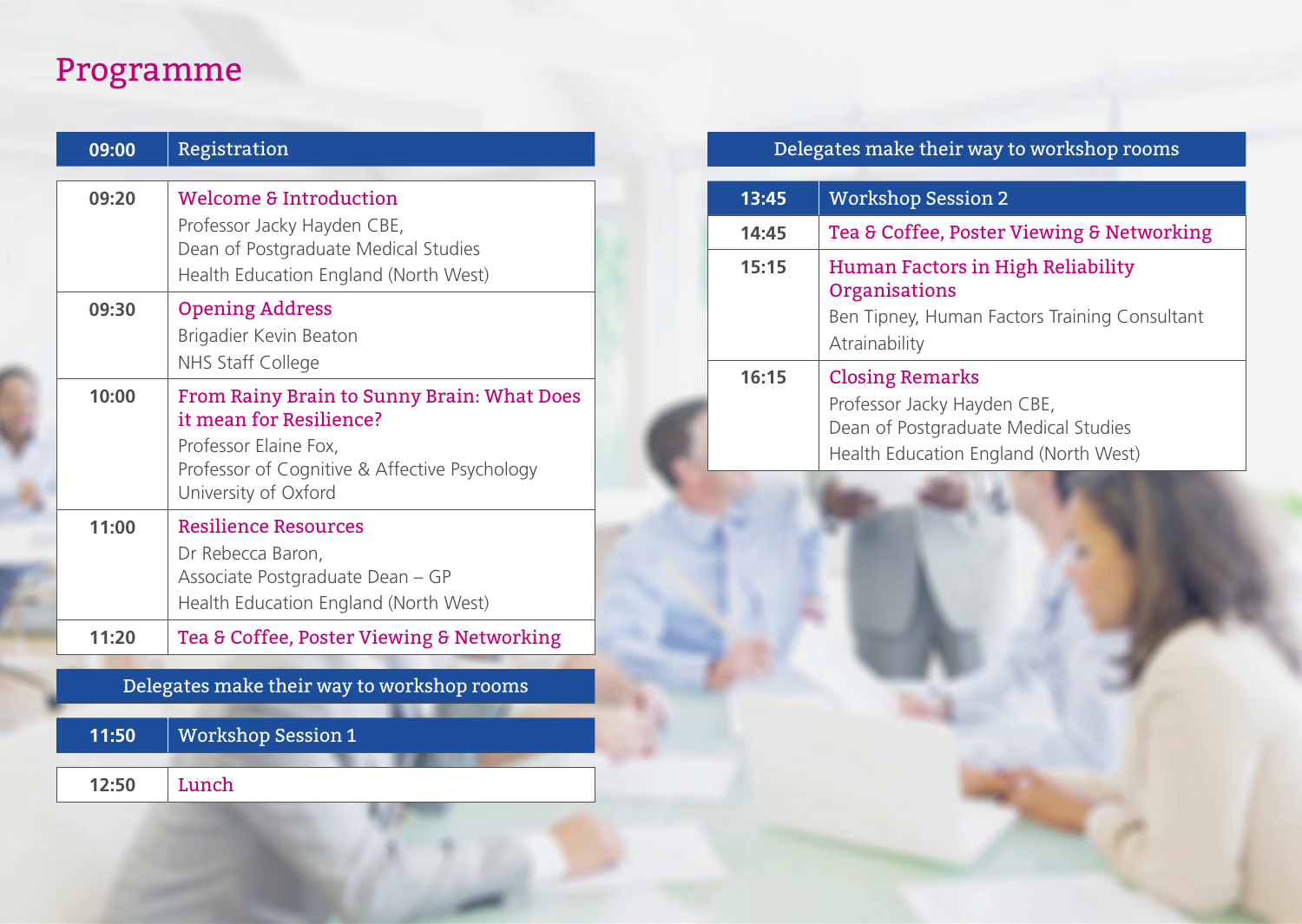# Speakers

#### **Professor Jacky Hayden CBE**

Jacky is Dean of Postgraduate Medical Studies at Health Education England, working across the North West, having led the integration of the two former deaneries.

Her clinical background is in General Practice and she was the first General Practitioner in England to be appointed to the position of postgraduate dean. She was awarded the CBE in 2013 for her services to medical education.



Jacky's particular area of interest is in the quality management of medical training and she has led the development of medical education metrics nationally. She was Chair of the Committee of English Deans from 2008-12, was an inaugural member of Medical Education England and vice-chair of COPMED. In addition she has been a partner and lead visitor for PMETB, and is currently an associate for the GMC and lead visitor for Quality Assurance.

She has also taken an active role in the Royal College of General Practitioners, serving for twenty-seven years on the Council and contributing to the development of standards for general practice. Her work was recognised in 2013 when she was presented with the RCGP Foundation Council Award. She is a member of the Council of the Academy of Medical Educators and has recently been elected as Chair of the North Region of the Faculty of Medical Leadership and Management. She was awarded an honorary doctorate of science (medicine) of St George's Hospital Medical School University of London in 2013 and was one of the HSJ's top fifty inspirational women in health.

#### **Brigadier Kevin Beaton**

From a degree in Politics and History Kevin went to Sandhurst and then into the Army as Logistics Officer. Later in life he decided to become a Doctor in the Army and qualified as a General Practitioner. As his career progressed he began moving towards command and leadership positions. He has served on operations in the Balkans, Sierra Leone, Afghanistan and Iraq. On operations he has commanded a

Medical Squadron, a Medical Regiment and a Medical Group



which included a Field Hospital. He also commanded the Military Medical Unit in Birmingham and he currently commands 2nd Medical Brigade. He spent much of last year in West Africa as the Military Medical lead for the UK response to the Ebola Crisis. His leadership training has included 9 months on the Army's

Intermediate Command and Staff Course and a year on the joint Advanced Command and Staff Course at the Joint Services Command and Staff College. He is the only British military doctor to be selected as a Directing Staff at a Military Staff College.

His talk is entitled 'The need for an NHS Staff College – a military medical perspective.' He will reflect upon why and how the military medical services deal with trauma in places like Iraq and Afghanistan through to the medical response required by the Ebola crisis in West Africa. He will offer a military perspective on why he believes that the NHS needs a Staff College.

#### **Professor Elaine Fox**

Elaine is a psychologist and neuroscientist who has researched widely on the science of emotions. She has always been fascinated by why some people are very resilient and can deal with whatever life throws at them, while others are fragile and at risk of developing anxiety and depression. She grew up in Dublin and has worked at St James Hospital Dublin, University College Dublin, Victoria University of Wellington in New Zealand and the University of Essex where she was head



of the Department of Psychology & Centre for Brain Science from 2007- 2010, before moving to the University of Oxford in 2013.

Elaine is currently a Research Professor in the Department of Experimental Psychology, University of Oxford and Director of the Oxford Centre for Emotions & Affective Neuroscience (OCEAN), where she leads a program of research combining cognitive psychology, neuroimaging, and genetics. She has recently been awarded an ERC Advanced Investigator Award to support her research in the development of emotional vulnerability and resilience. Her work has been discussed in Nature, Science, New Scientist, The Economist, and the New York Times. A Fellow of the Association of Psychological Science (APS), she lives near Oxford in England.

Elaine has published widely on the scientific aspects of fear, anxiety, optimism, and optimal mental health and her work, which has appeared in many leading scientific journals, has been summarized for the non-specialist in RAINY BRAIN, SUNNY BRAIN: The New Science of Optimism and Pessimism.

Her scientific discoveries on optimism, happiness and optimal mental health have been discussed widely across the national media, and led to her appearance in an ABC documentary presented by Michael J. Fox (no relation) entitled The Adventures of an Incurable Optimist in 2010 and in a 2013 BBC Horizon documentary called The Truth about Personality in which she attempts to shift the presenter Michael Mosley's brain from pessimism to optimism.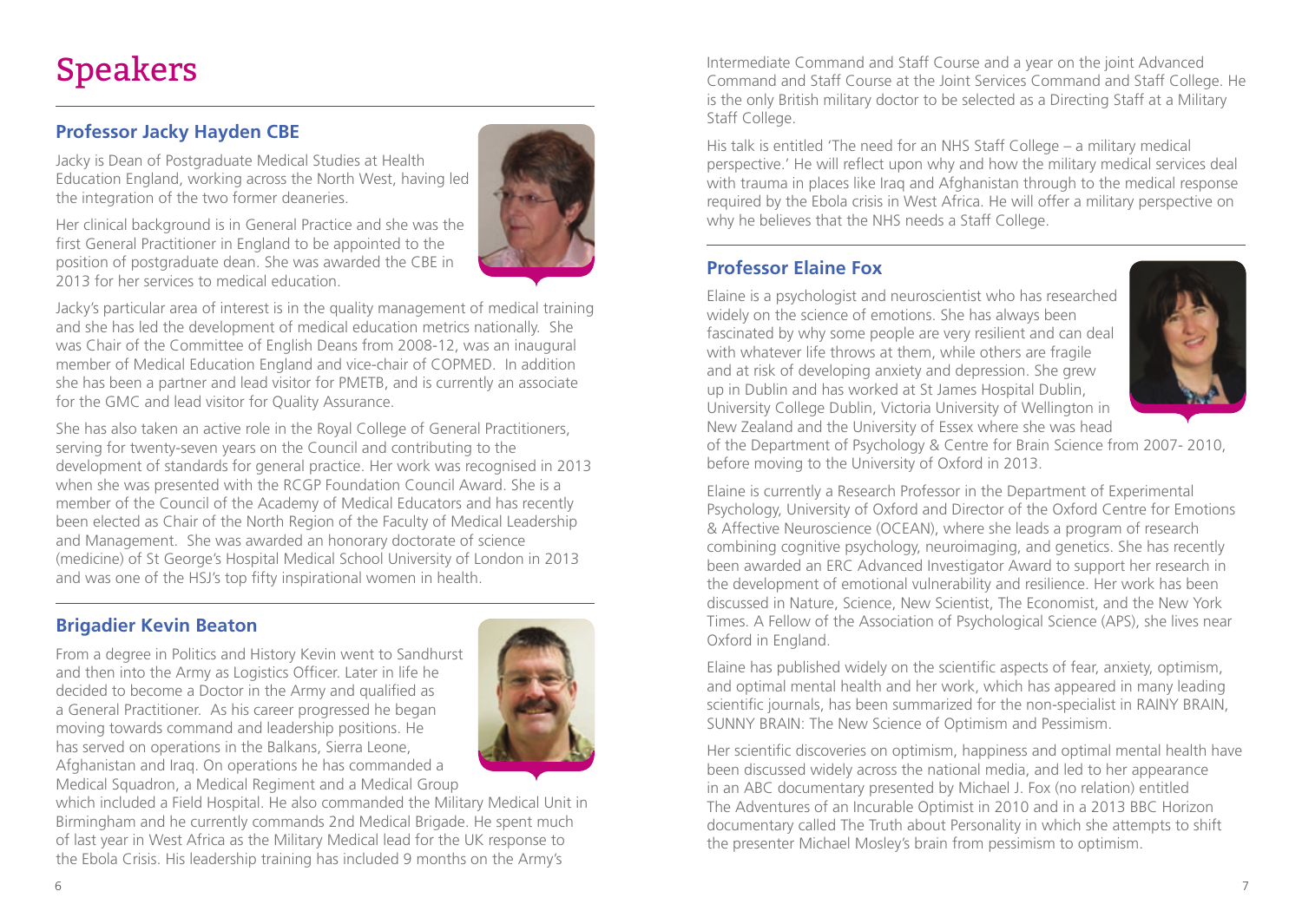#### **Dr Rebecca Baron**

Rebecca is an Associate Dean for General Practice at Health Education England, working across the North West. She has a particular interest in leadership, resilience, revalidation and research. She has been running a Masters accredited leadership course for GPs since 1997. She has been involved in the planning and delivery of a programme to incorporate leadership development into postgraduate medical training. She does regular presentations and workshops on resilience



and leadership. Publications have included evidence of the effectiveness of leadership training including the development of resilience. She has been a GP in Stockport since 1988.

#### **Ben Tipney**

Ben has been with Atrainability since 2013 and is a former international athlete and highly successful professional coach and trainer. He represented the Great Britain rowing team at a number of world championship events, and coached the South African rowing team to World Championship Medals. He has been involved in coaching and training for over 10 years – having coached and mentored at a number of prestigious organisations in the UK and abroad, taking his first directorial role at the age of 26.



Ben now develops personal and professional performance programs, utilising his experience as an athlete and coach in high level sport, as well as his professional qualifications and experience, including a degree in Leadership. He has a deep understanding of the human factors elements that are necessary for success in sport, and how those can translate to optimal performance in a safety critical working environment.

One of Ben's specialisations is improving personal management, in particular raising awareness of what is happening in our system when we are under pressure, and developing innovative strategies to manage this.

#### **Qualifications/achievements**

- BA (Hons), Leadership in Sport Reading University
- BPS Accredited Certificate in Cognitive Behavioural Coaching (CBC)
- Represented Great Britain Rowing Team 2001 2005

# Workshops

## Supporting your trainees' leadership **A** potential

#### **Dr Deborah Kirkham, National Medical Director's Clinical Fellow, FMLM**

The aims of this workshop are to provide delegates with:

- l a greater awareness of leadership opportunities (from ward/clinic-based all the way to national);
- $\bullet$  an opportunity to reflect on how they identify those with leadership potential, and why this may be too narrow;
- $\bullet$  a chance to consider and hear about the advantages of trainees have leadership opportunities and how their own concerns may prevent them from promoting opportunities;
- $\bullet$  time to consider how supporting others can affect their own resilience.

## The Emotionally Resilient Leader: **B** a practical approach to improving your personal and team effectiveness

**Charlotte Moen & Trish Prescott, Senior Lecturers, Professional Postgraduate Education Department, Edge Hill University**

This workshop will provide a range of strategies to enable medical leaders to increase their emotional resilience. Increased levels of resilience selfawareness will facilitate understanding of their impact on teams/others. Medical leaders 'must be resilient and consistently demonstrate the energy, drive and motivation to lead and work with others… and to remain enthusiastic and optimistic in the face of setbacks' (FMLM, 2015:4). In order to be emotionally resilient, leaders require; self-awareness, selfmanagement, moral courage, integrity, clear purpose, confidence and adaptability because without these critical qualities/skills, effective positive relationships with others cannot be established.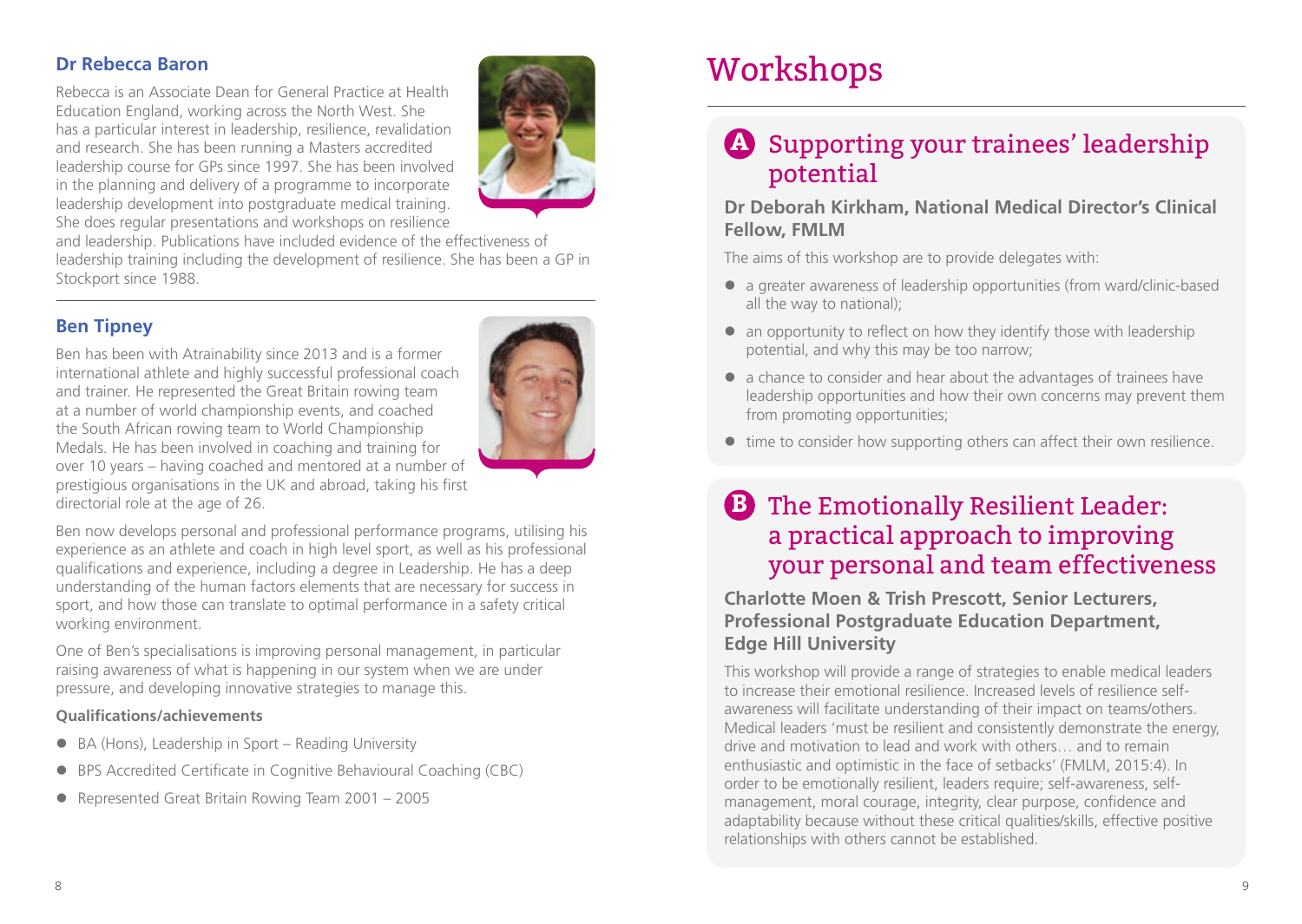### Resilience training for Doctors: **C D**skills to enhancing wellbeing and manage stress

#### **Ms Jennifer Gilchrist, ENT Clinical Research Fellow Ms Nicole Ferguson, Head of Staff Engagement Prof B Nirmal Kumar, DME & TPD for ENT Wrightington, Wigan & Leigh NHS Foundation Trust**

Medical school curricula traditionally focus on developing the knowledge basis, clinical and communication skills of medical students and there is little or no training regarding recognising and managing internal and external stress. Research shows that assisting staff in acquiring the tools and techniques to develop resilience leads to enhanced wellbeing, reduced stress and reduced burnout. To address this, our Trust initiated resilience training with great success at both junior and senior levels. Work-based pressures and stressors are not unique to one trust so widespread teaching of these coping mechanisms would improve working lives as a whole, whilst providing the leadership skills to support those who need help.

This workshop aims to:

- $\bullet$  explore the perceptions of pressure that junior colleagues experience, and the impact this may have on both performance and wellbeing;
- identify and demonstrate those 'good' habits that can be developed early in a person's career to improve resilience at a later stage;
- $\bullet$  identify the role that senior medical supervisors have in influencing the resilience of their juniors, and develop the skills for all attendees.

### **D** Riding the Storm: Building Resilience in You and Your Team

**Paulette Liptrot, Scheme Director, CETAD Jan Metcalfe, Director of Work Based Learning, CETAD Lancaster University**

More than ever Medical Leaders need to be resilient in order to sustain their psychological well-being whilst dealing with the challenges of today's NHS. Even the most successful leaders experience stress and setbacks with the challenges of the current climate. However, some are able to deal more effectively with difficulties and 'bounce back'. We will be exploring why?

During the one hour practical session will be looking at the latest evidence around the link between positive psychology and resilience, together with a prescription to build personal resilience. The workshop will be a mixture of theoretical input and group discussion around what makes a resilient leader.

## The Resilient Trainee: A Leaders Priority **E**

**Dr Hannah Baird, Miss Shazia Hafiz, Dr Kate Bowman, North West Medical Leadership School Committee Members**

How to engage and mentor your trainees to develop resilience; this interactive workshop will aim to provide senior leaders with an approach on how to best tackle scenarios whilst aiding the development of resilience within the trainee. The content of the workshop will be based on frontline feedback from trainees from the NWMLS and what they expect and need from their seniors. As this will be trainee driven provide an honest and accurate approach for the seniors on how best to develop resilience within their trainees.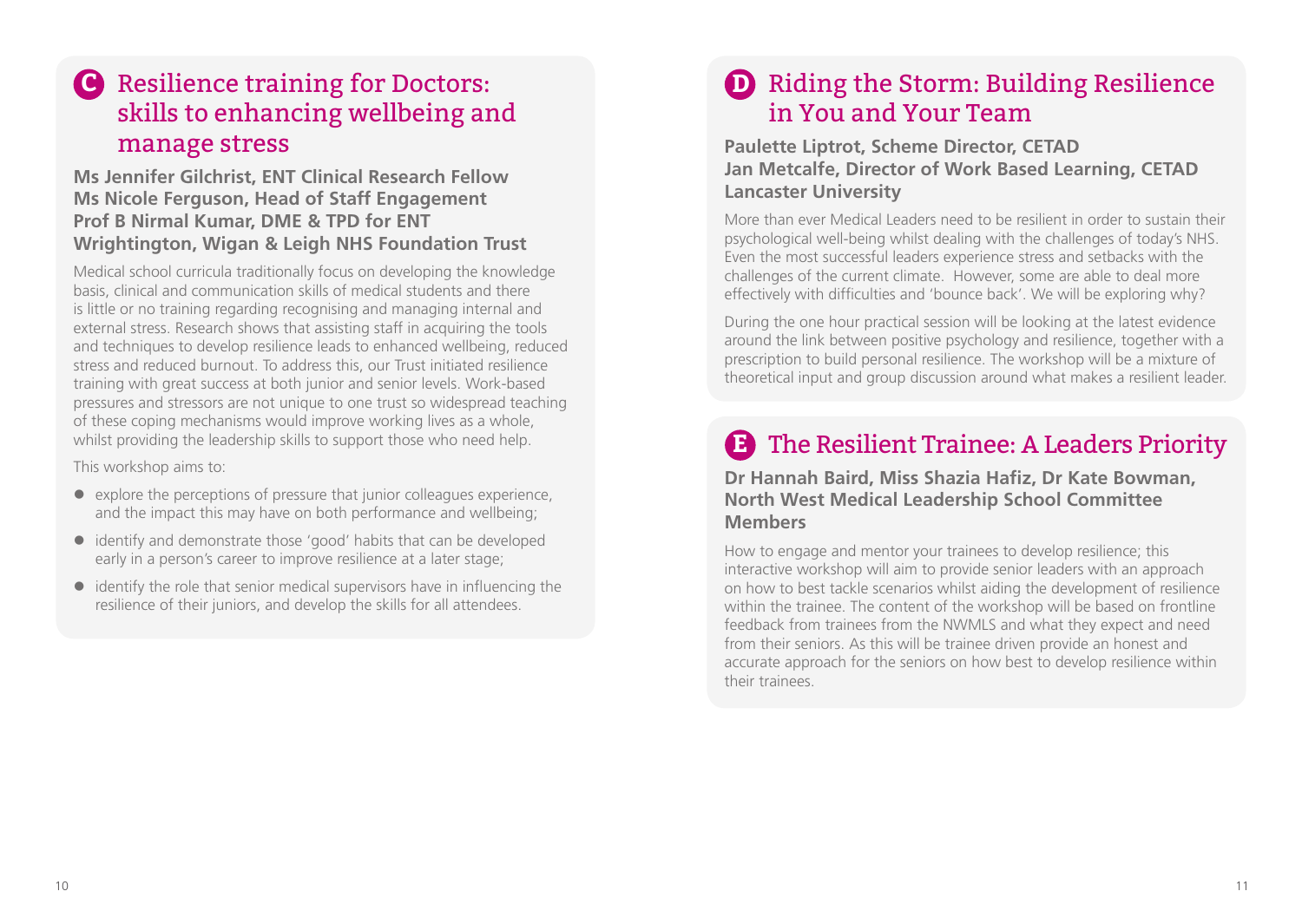# The Resilient Project **F**

#### **Dr Rebecca Lennon & Miss Pippa Cullingham, HEE (NW) Medical Leadership Fellows**

Careful planning and implementation are considered the backbone of a successful project. However challenges arise that were not, or could not be, anticipated. This workshop will explore two particular techniques for encouraging and developing resilience as a leader; managing optimism and bricolage.

Managing optimism is a key aspect of leadership. Enthusiasm at the start of a project can mean that aspects fundamental to success are overlooked. Estimates on timescales, resources or ease of implementation are often intuitive; gauged from within a team rather than taking an 'outside view'.

Bricolage is a skill that can be useful in a fast changing, rapidly evolving environment such as the one faced in the NHS. In contrast to a structured and systematic approach to leadership, it can be implemented in uncertain situations where ambiguity and lack of optimal resources exist. The use of bricolage can aid adaptation when projects appear to be dwindling. It relies on experimenting, reframing and improvisation.

The intended outcomes would be realistic target setting, the need to anticipate problems, that you can sometimes just be 'good enough' and how to recognise and manage the anxiety associated with failure.

### NHS Staff College: an experiential **G** model of leadership development

**Brigadier Greville Bibby, Director of Faculty Professor John Earis, Principal NHS Staff College** 

NHS Staff College programmes are designed to develop leadership skills and ability across the NHS. They are multi-disciplinary, experiential, and personally challenging.

The group approach to learning is a strong feature of the course and by using personal and group experiences personal learning is challenging and potent. Learning involves the use of well-constructed exercises that are then analysed and feedback is provocative and delivered by individual reflection, peer review

and facilitator supported. The experience within the groups and the faculty is combined to provide forward looking development. The use of filmed experience as a feedback medium is also part of the varied techniques used by the faculty as is the generation of honest personal feedback conversations.

NHS Staff College is all about helping individuals on their leadership journey. It is about helping to raise their awareness of self and others and how to work effectively in a team. It enables individuals to understand the importance of moral courage in the moment of decisions, emphasised attributes such as humility, caring, resilience and managing emotions. The course also allows individuals to face difficult and challenging habits and norms without placing critical value or being judgemental. Dealing with personal and organisational current reality is difficult enough and progressing forward requires better conversations.

This workshop will:

- $\bullet$  Explore the characteristics of a good NHS leader;
- Explore why many leadership programmes employed by the NHS have not had the impact expected;
- Provide a short exercise to illustrate the NHS Staff College Methodology.

### Balancing our inherent human **H** fallibilities with our professional responsibilities

#### **Ben Tipney, Human Factors Training Consultant, Atrainability**

This workshop will look at how we prioritise patient safety at the same time as looking after ourselves and our colleagues.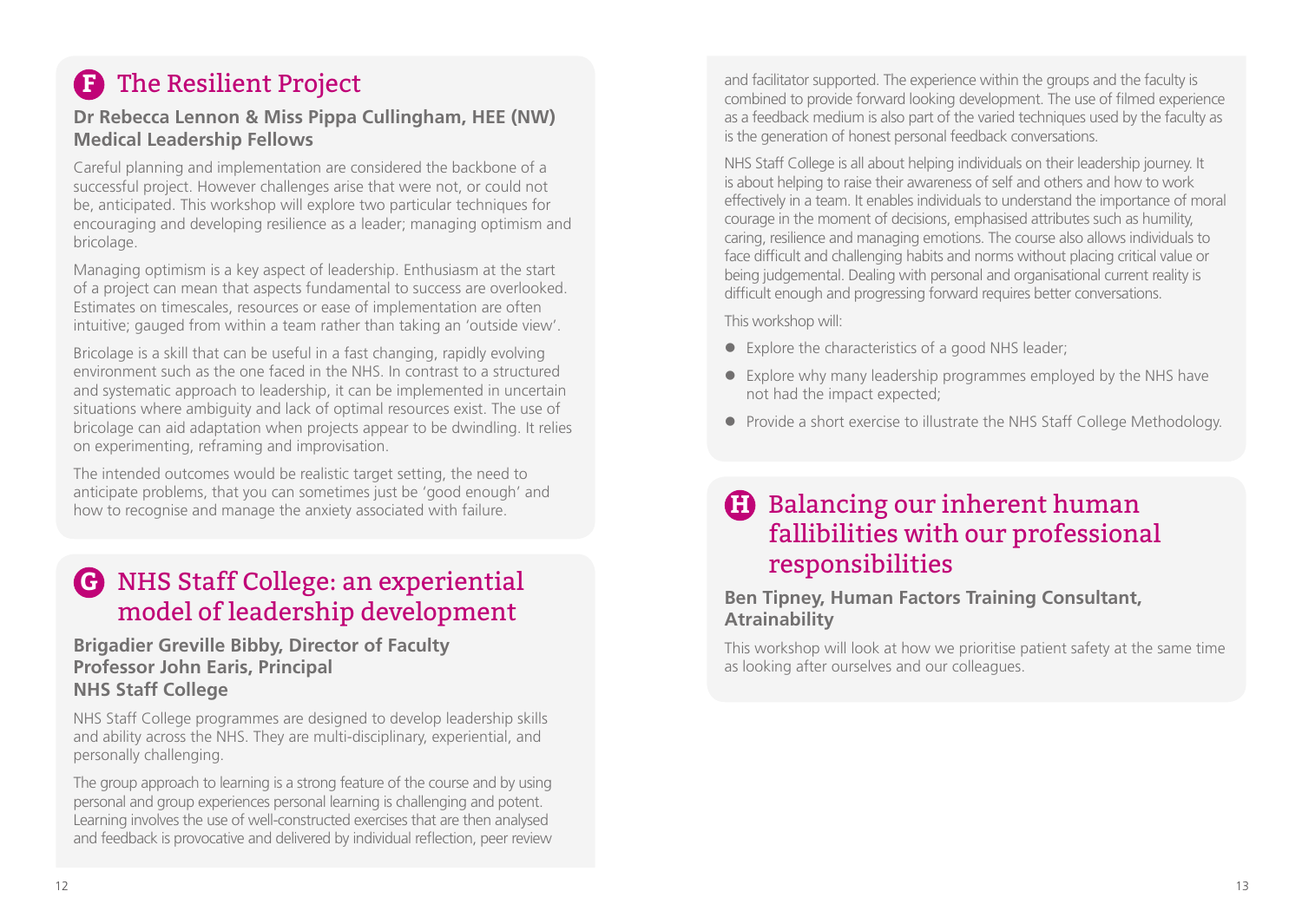### Building your Resilience $^{\rm 1}$

This is based on a study of resilient doctors who identified four themes as priorities in maintaining their resilience.

Enter at least one thing in each section you do well and one or more things you could do to help develop resilience:

| Attitudes and perspectives - valuing what                         | Balance and prioritisation - setting limits,  |
|-------------------------------------------------------------------|-----------------------------------------------|
| you do, maintaining interest in the job,                          | work life balance and looking after and       |
| developing self-awareness and accepting                           | valuing yourself, taking effective approaches |
| your own limitations.                                             | to your continuing development.               |
| Organisation of your work environment -                           | Supportive relations - positive personal      |
| good management, good staff and teams,                            | relations, effective professional             |
| effective systems at work.                                        | relationships and good communication.         |
| What can we do as leaders to develop resilience in our workforce? |                                               |

## Leadership Resilience and beyond

We all need resilience in our clinical work. There is increasing evidence that this is something we can learn and develop. We have created a new resource section on our website www.nwpgmd.nhs.uk/resources and the links provided within this section provide a range of resources – books, YouTube videos and articles.

They also include an online questionnaire that helps you assess your own resilience, and give you ideas on how to develop your resilience further.

We suggest you browse through the resources listed to see what appeals to you.

If you have seen Rebecca Baron or Shirley Remington speaking about resilience they will probably have mentioned some of the ones listed.

The resource section includes Leadership, Educator development and Careers resources so bookmark this page for future reference.

We will add new resources as we find them and we welcome recommendations from you. Please send through to: nwd.comms@nw.hee.nhs.uk

<sup>1.</sup> Jenson P et al Building physician reliance (2008) Canadian Family Physician